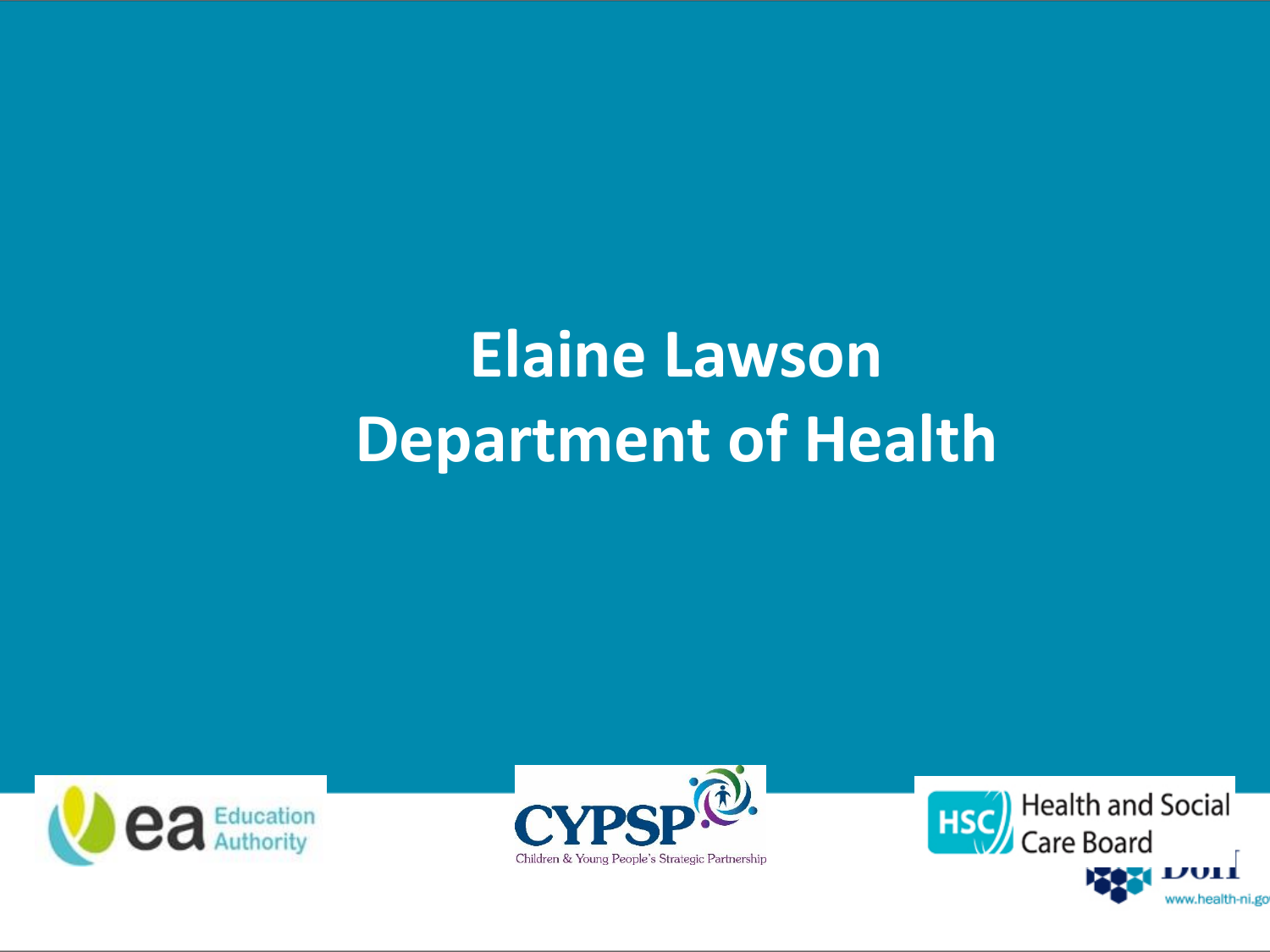Looked after children: Educational Attainment and Achieving Economic Well-Being **Multi-Agency Workshop 26/09/18**

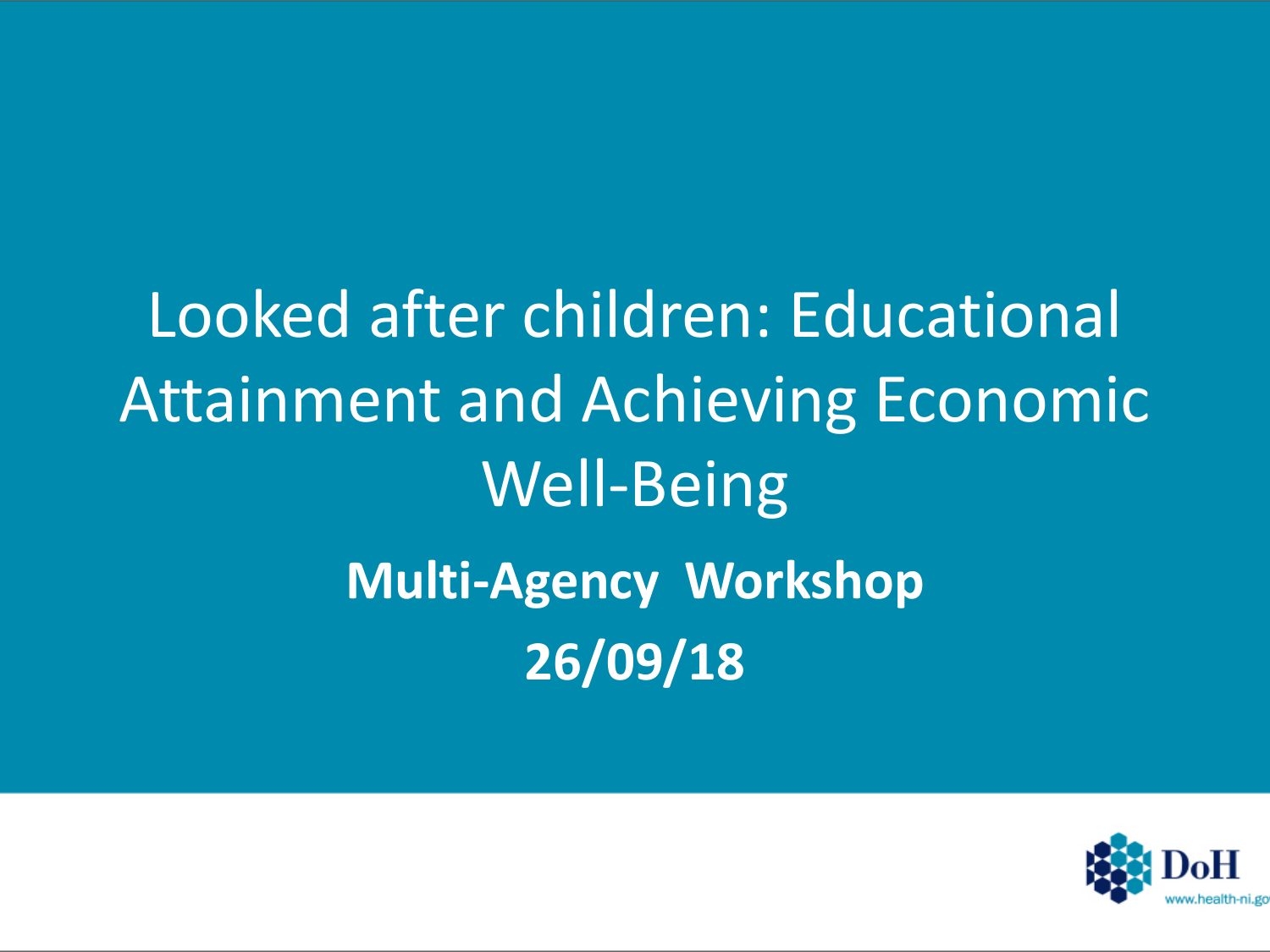# **Education is the most powerful** weapon which you can use to change the world. Nelson Mandela



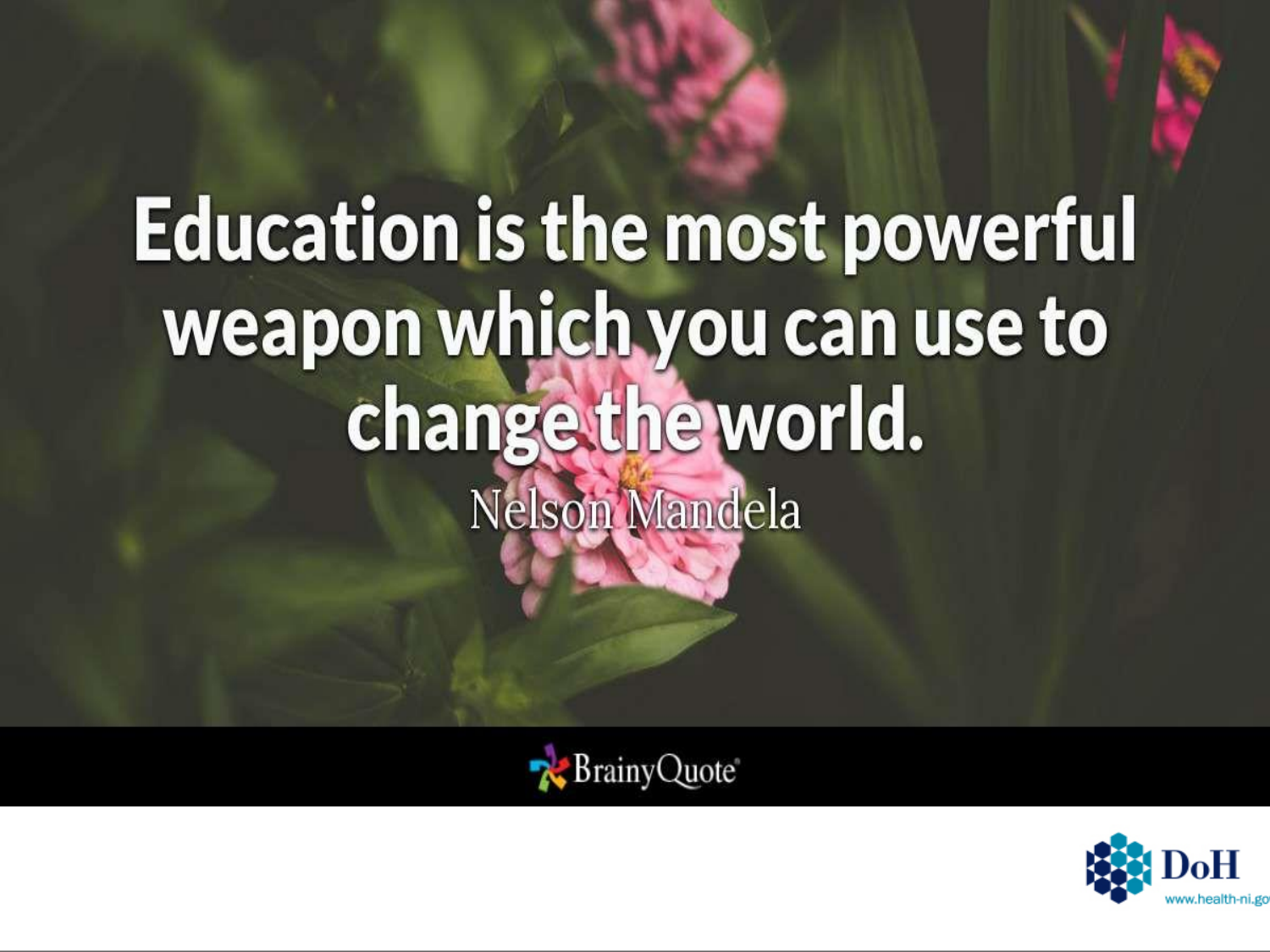

"WE......WILL BE **AS AMBITIOUS FOR CHILDREN IN CARE AS WE ARE FOR OUR** OWN **CHILDREN"** 

**Michelle O'Neill, MLA Minister for Health October 2016**

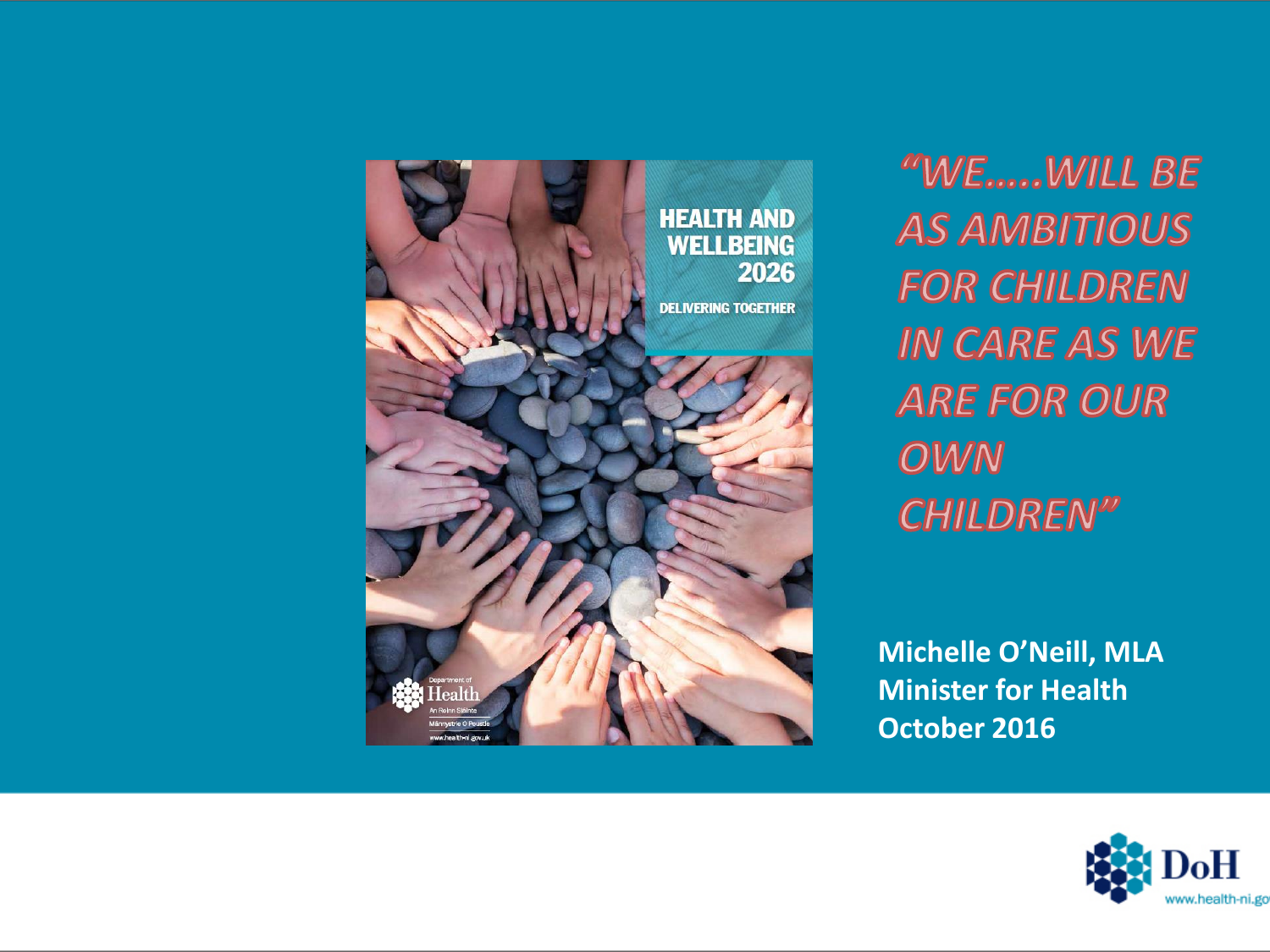#### **8 Areas of Wellbeing**



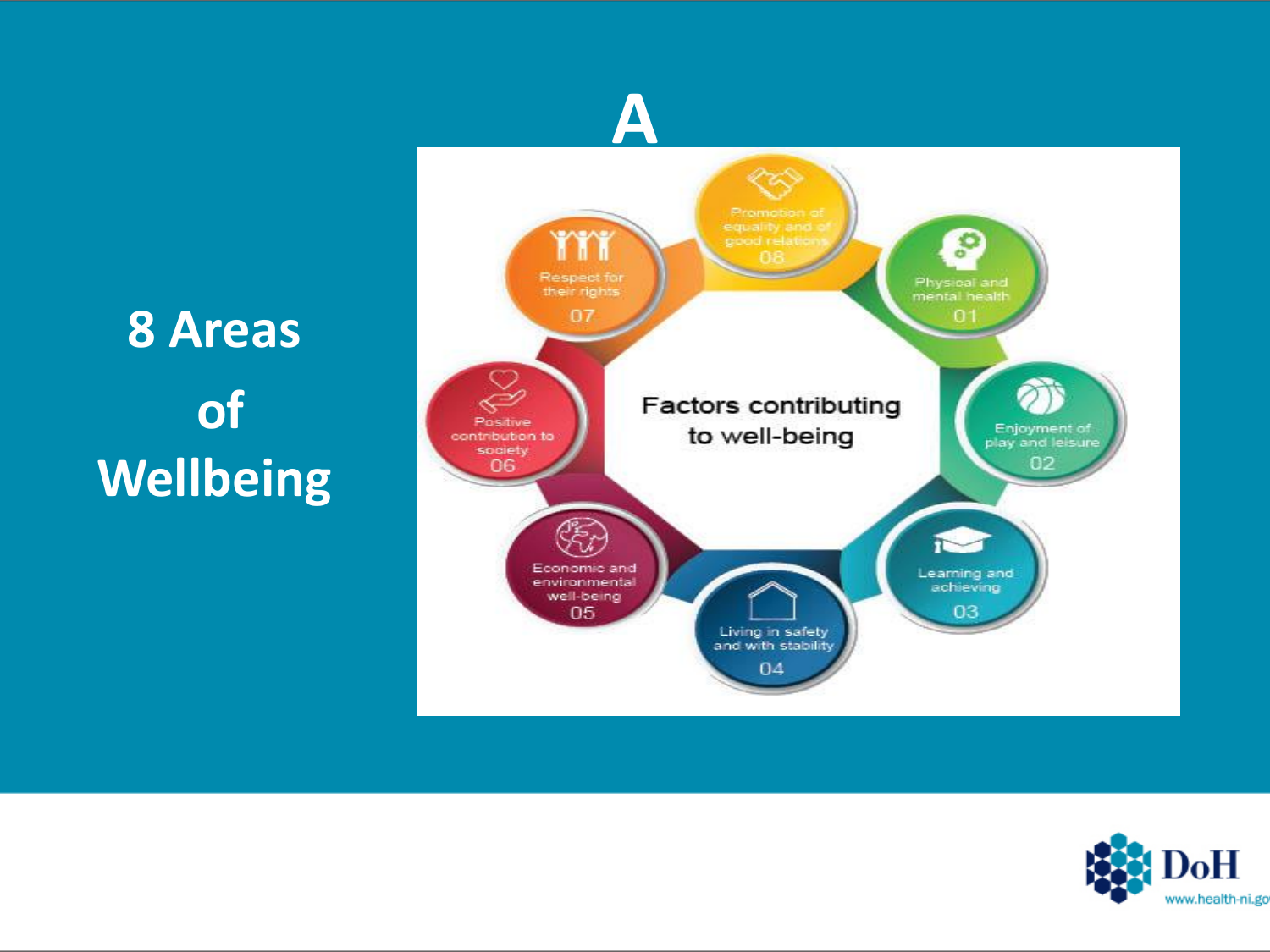#### Draft Strategy for looked after children

- Consultation between May and August 2018
- [16] consultation events
- Over 200 people attended
- Additionally, around 100 children and young people contributed their views in a series of events and over 200 completed a survey
- 30 online responses
- 27 hard copy responses

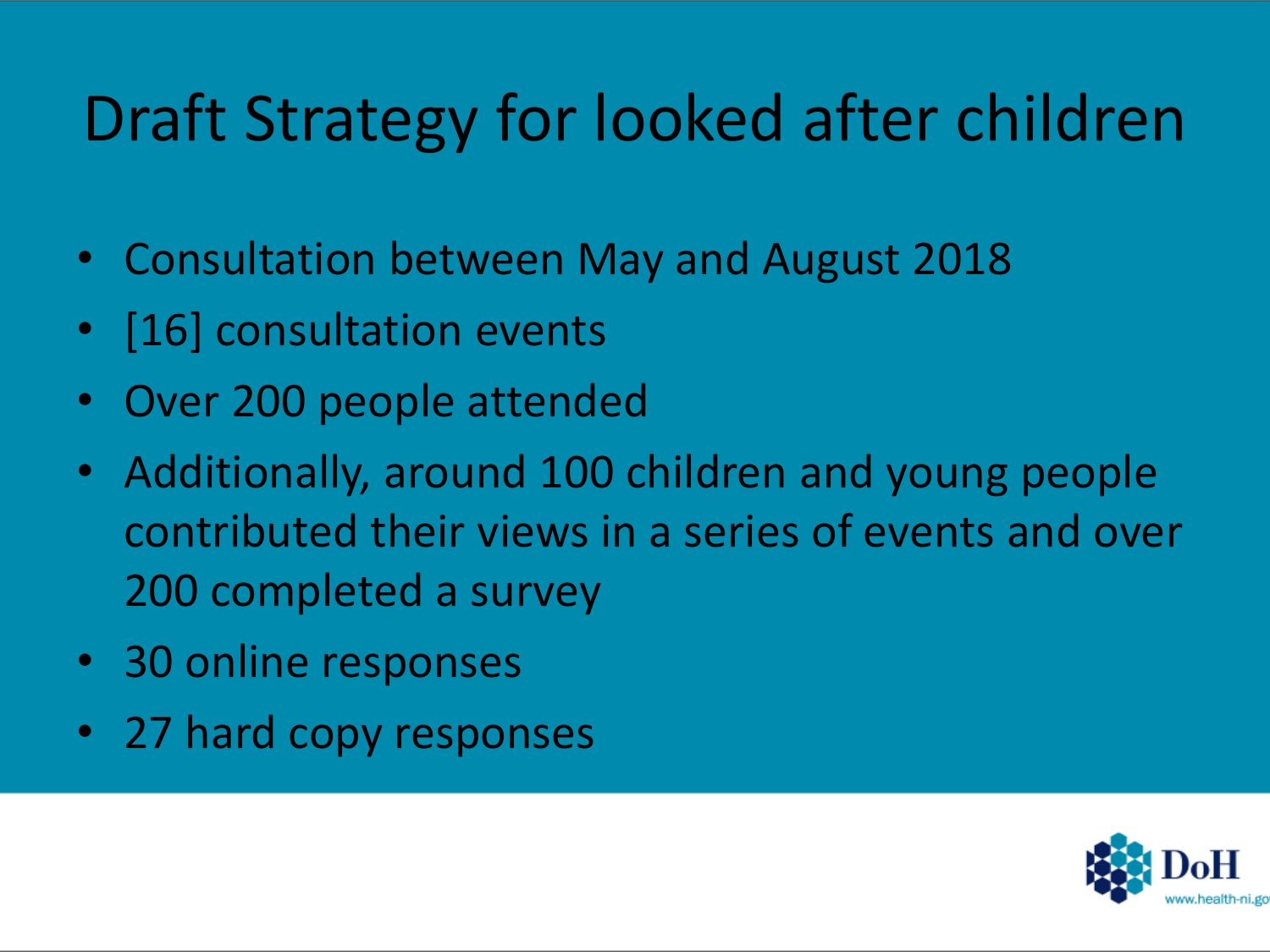#### OUR AIM

- *to improve the well-being of children in care and care experienced young people*
- *to deliver improved outcomes for them in important areas of their life such as their physical, mental and emotional well being, educational attainment and economic well being.*
- to focus on supporting and equipping those providing care such as birth parents, *foster parents and residential care staff - with the necessary skills to give these children and young people the best start in life.*
- *to have fewer children and young people needing to become looked after through prevention and early intervention approaches and for those leaving care, to provide effective supports to ensure a successful transition into adult life.*

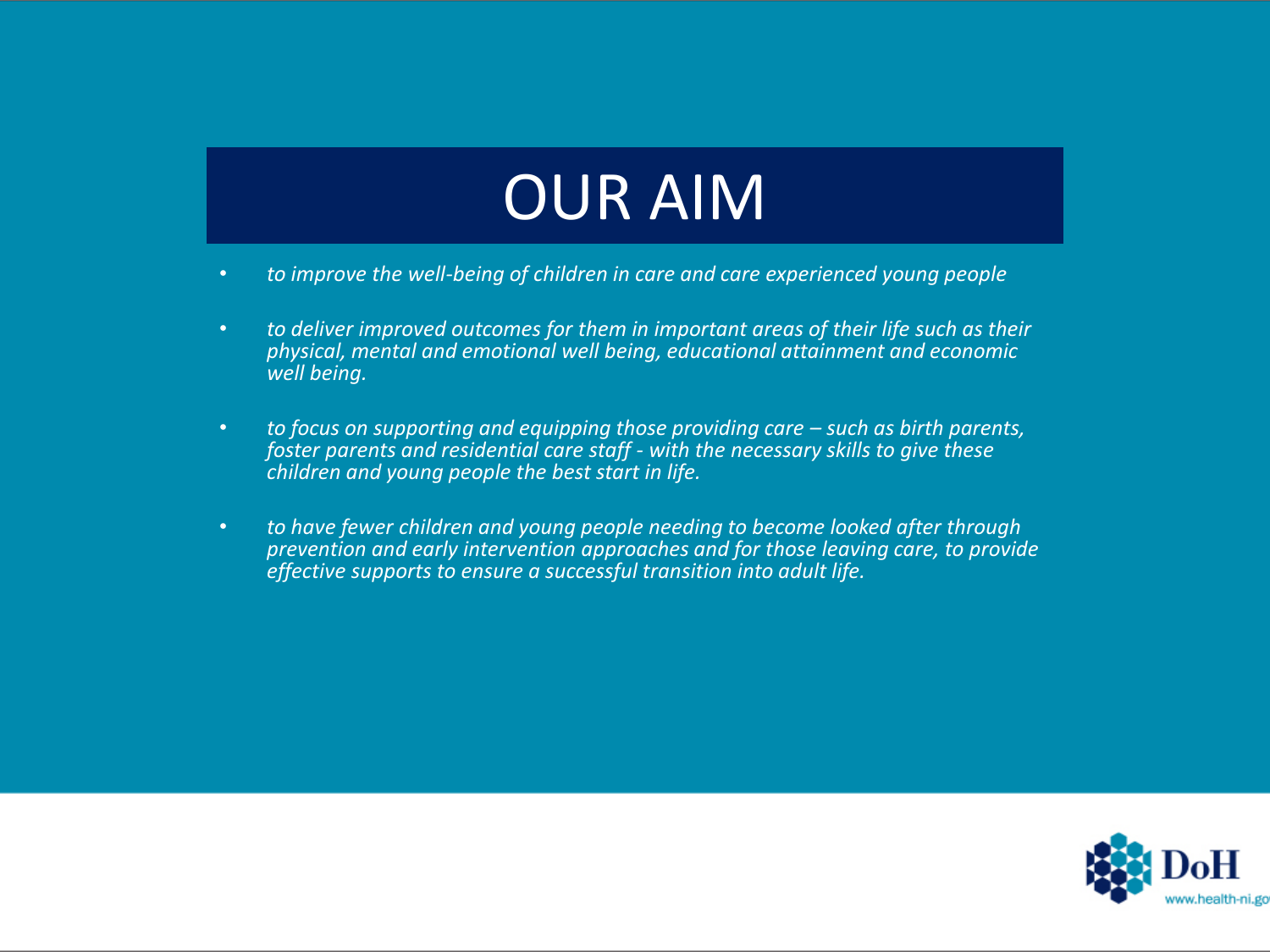*Education is a once in a lifetime opportunity to open children's hearts and minds to the unbelievable wonder of the universe."*

– Sir Anthony Seldon

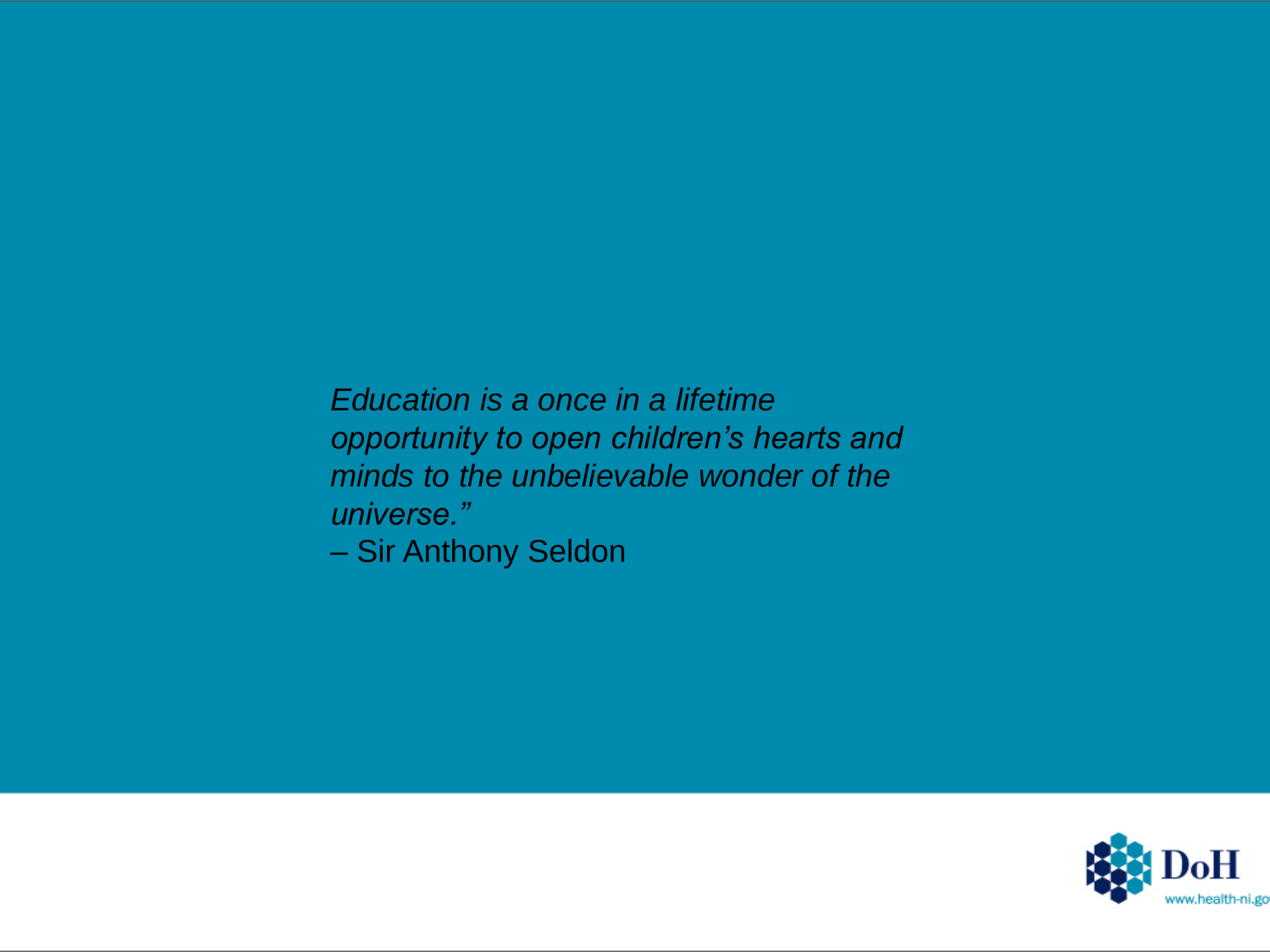### THREE PLEDGES

#### **Pre-care**

**Supporting families at an early stage; providing targeted intensive support for children, young people and their families where the risk of entry into care is high; and ensuring that decisions about taking children into care are made without unnecessary delay and always in their best interests.**

#### **In-care**

**Securing earlier permanence and stability for children and young people in care and enabling them to build positive and supportive relationships; extending placement options; strengthening support for care givers; providing more effective regional specialist services; providing effective interventions to deal with particular challenges including: substance misuse, poor mental health and emotional well-being outcomes; criminalisation and poor educational outcomes.**

#### **After-care**

**Supporting children and young people returning home from care and their families; extending support for children and young people after-care, including care leavers, to help them make a successful transition into independent living as adults.**

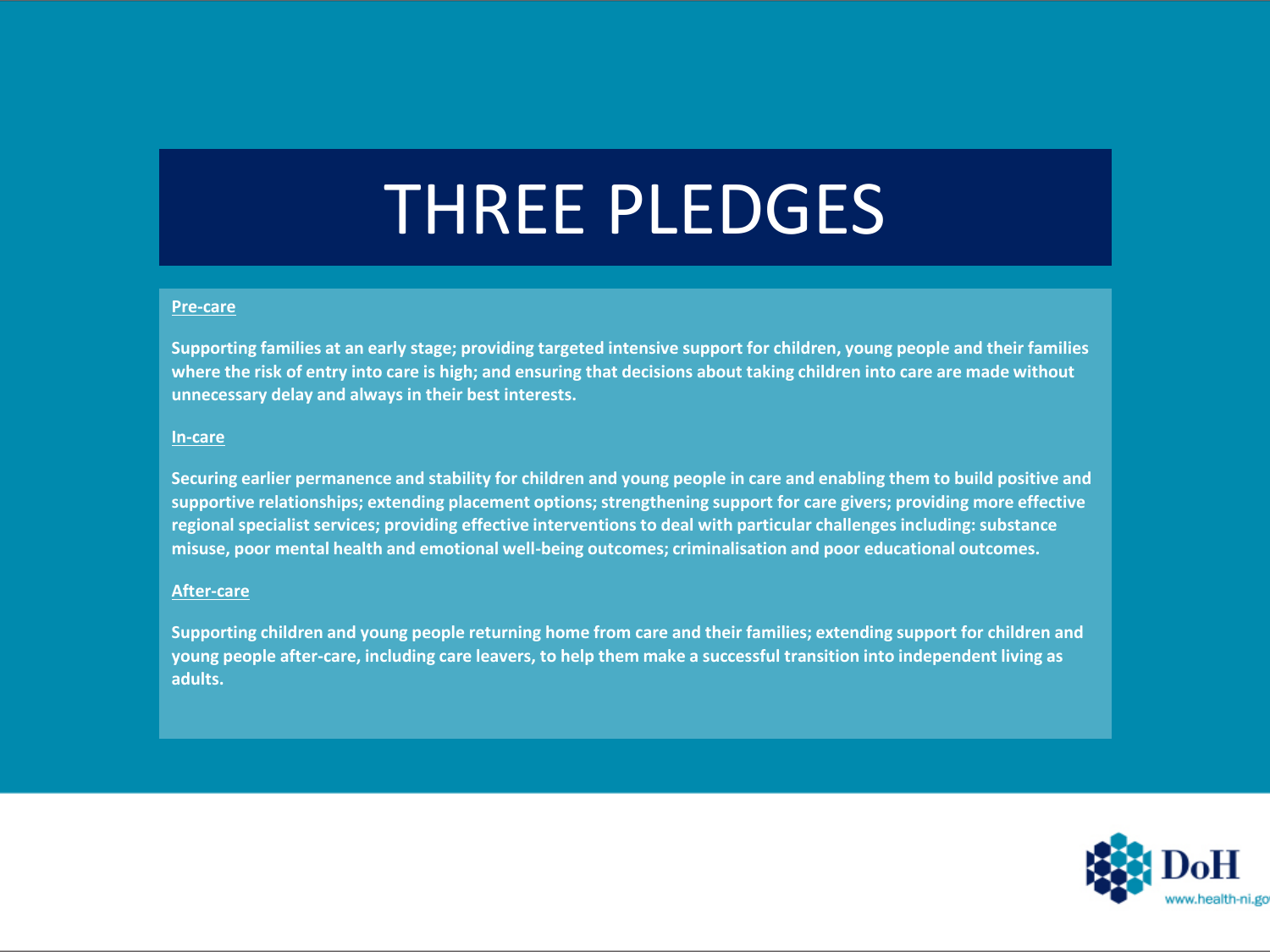*"Everybody's a teacher if you listen."* – Doris Roberts

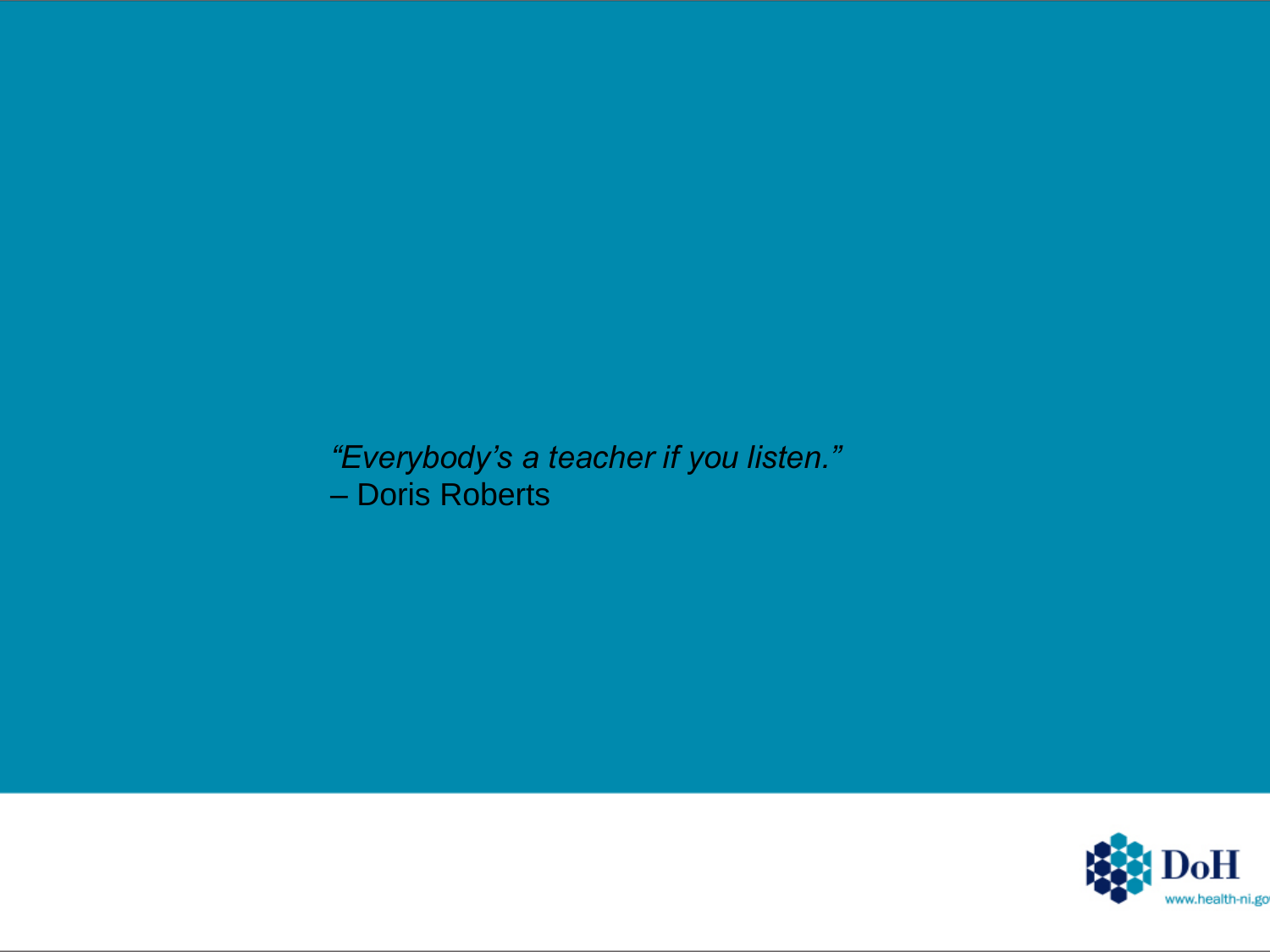# Strategy: key findings to date 1

- Title needs to be changed
- Overwhelmingly positive
- Constructive feedback to enhance draft
- The voice of the child and young person informing policy
- Strengthen references to role of foster carers
- Enhance focus on relationship building
- Address staff turnover
- Impact of placement disruption
- More prominence to trauma and attachment behaviour

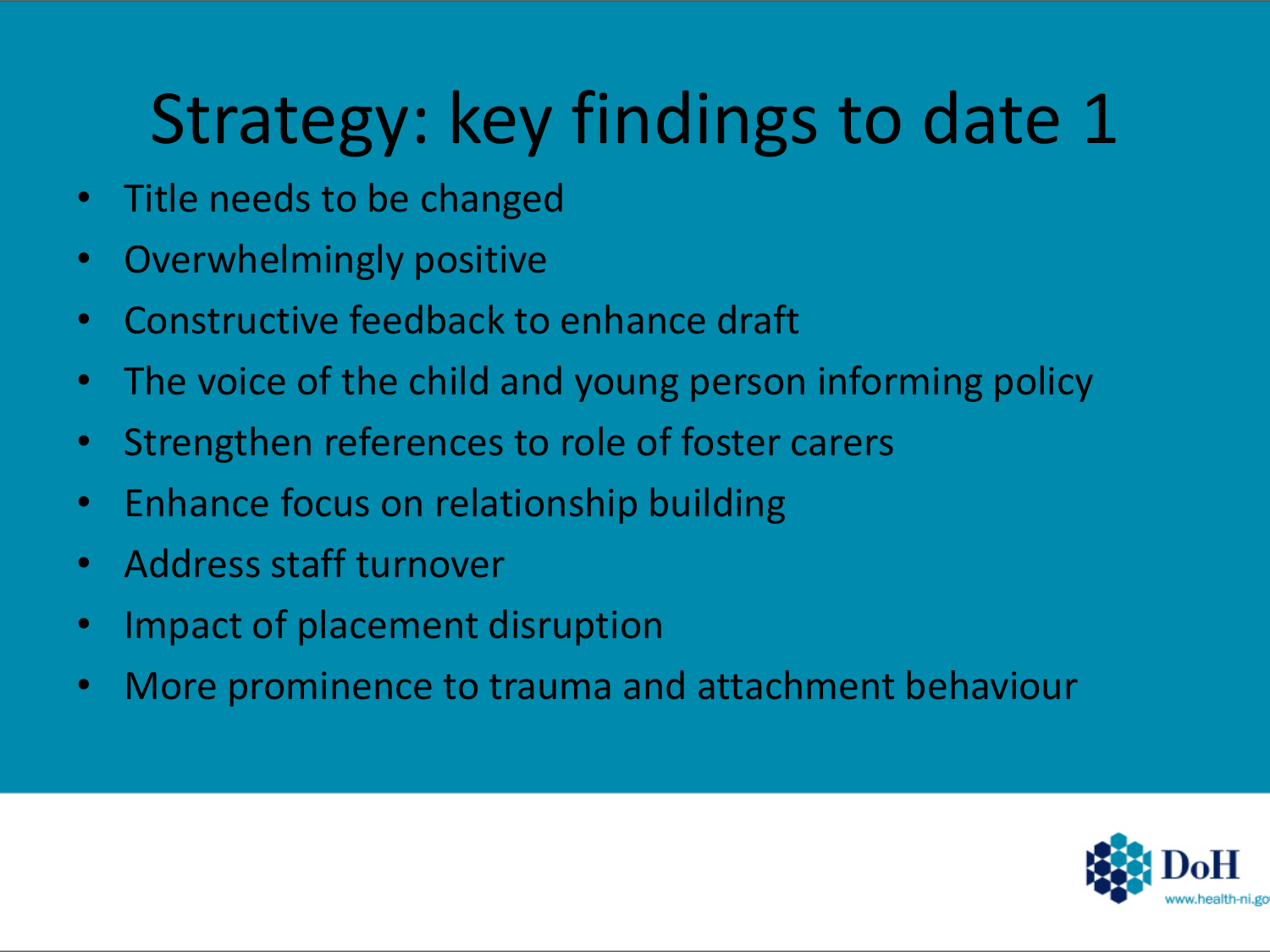*"The best way to make children good is to make them happy."* – Oscar Wilde

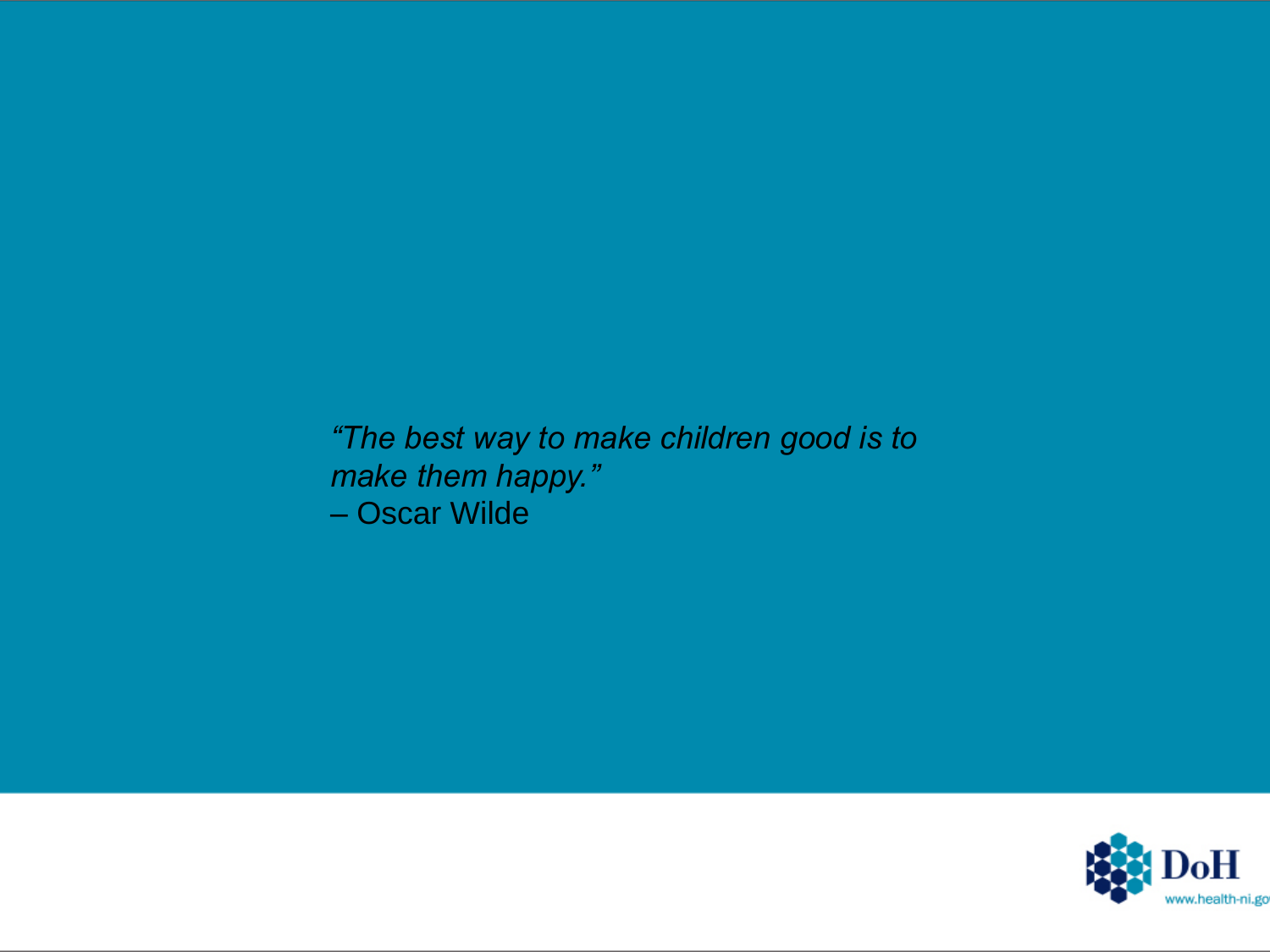# Strategy: key findings to date 2

- Importance of suitable, safe and stable accommodation
- Revisit the care planning and pathways planning process
- Revisit the looked after children review process
- Review delegated authority for carers
- Revisit ongoing support for adopted families
- Focus on transition points within services (children to adult; for CWD; between CAMHS and AMHS)
- Consider workforce issues such as advocacy, skill mix, play training, retention

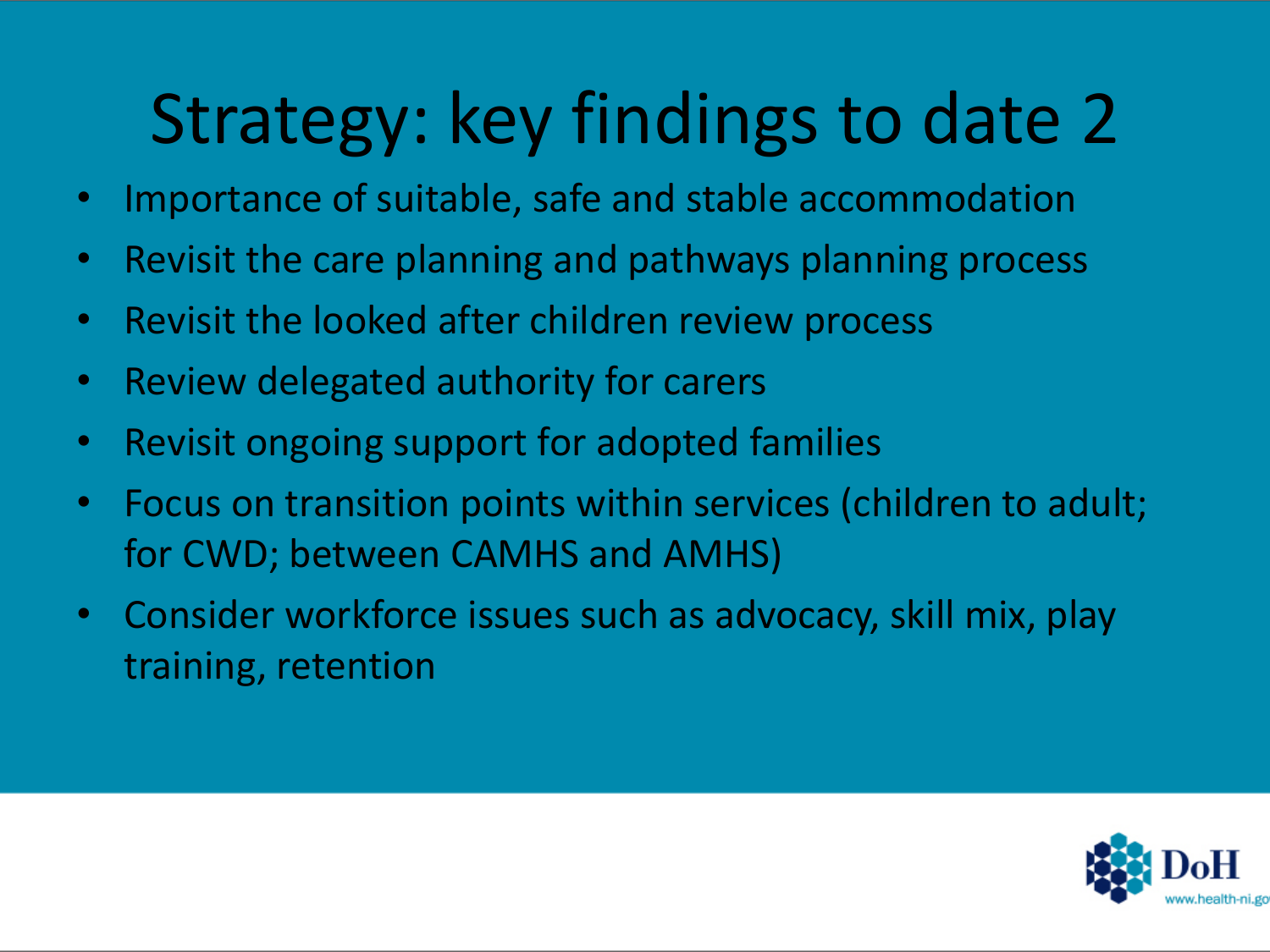#### *If you don't feel safe as a child, you can't learn."* – Lady Gaga

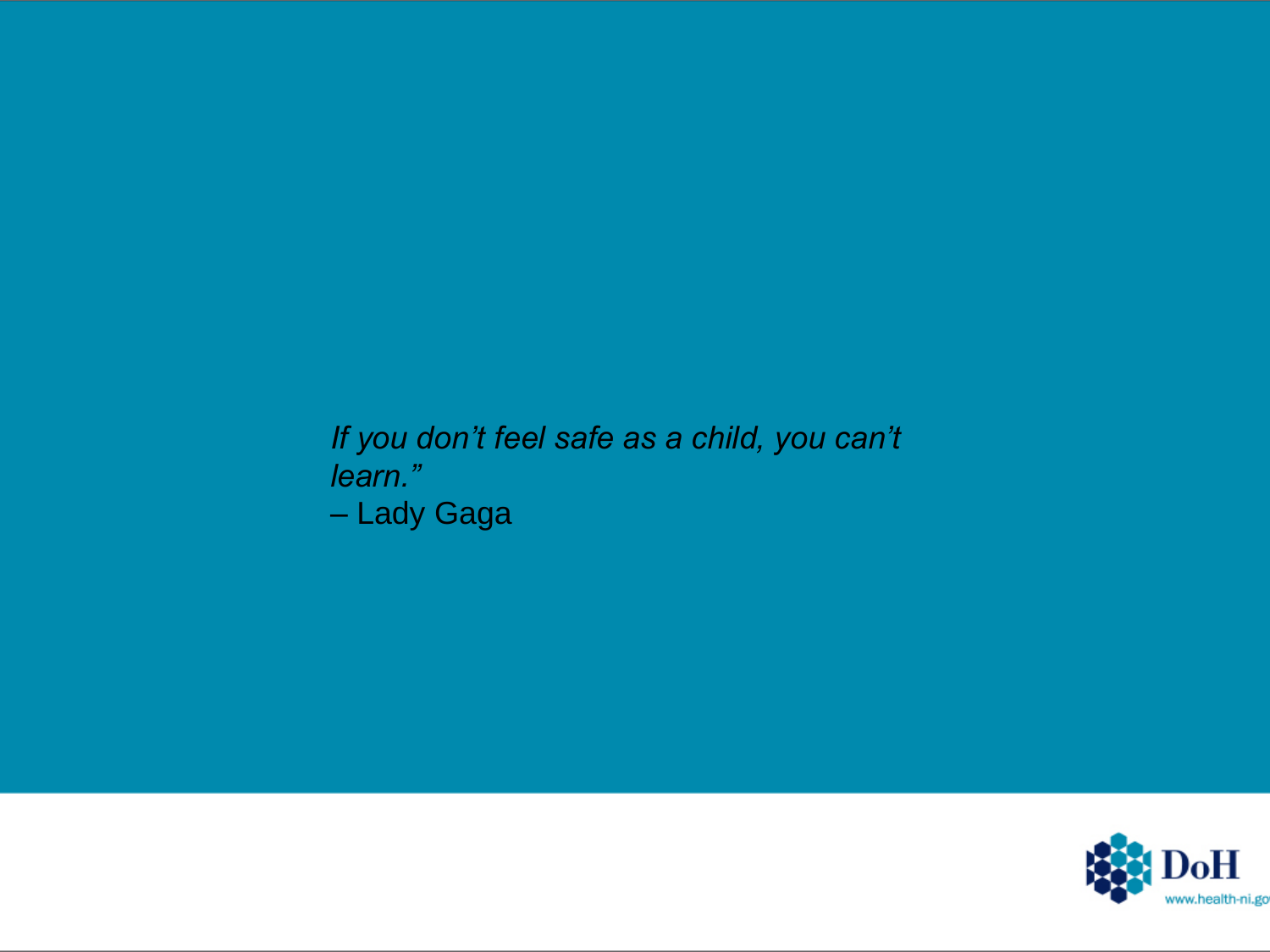# Strategy: key findings to date 3

- Detail on extending support to care leavers ETE, Welfare Reform, housing support
- Address equality issues around sexual orientation and identity
- Detail on access to range of leisure activities
- Minimise criminalisation and introduction of restorative practice
- Introduction of befrienders/ volunteers/ peer mentors

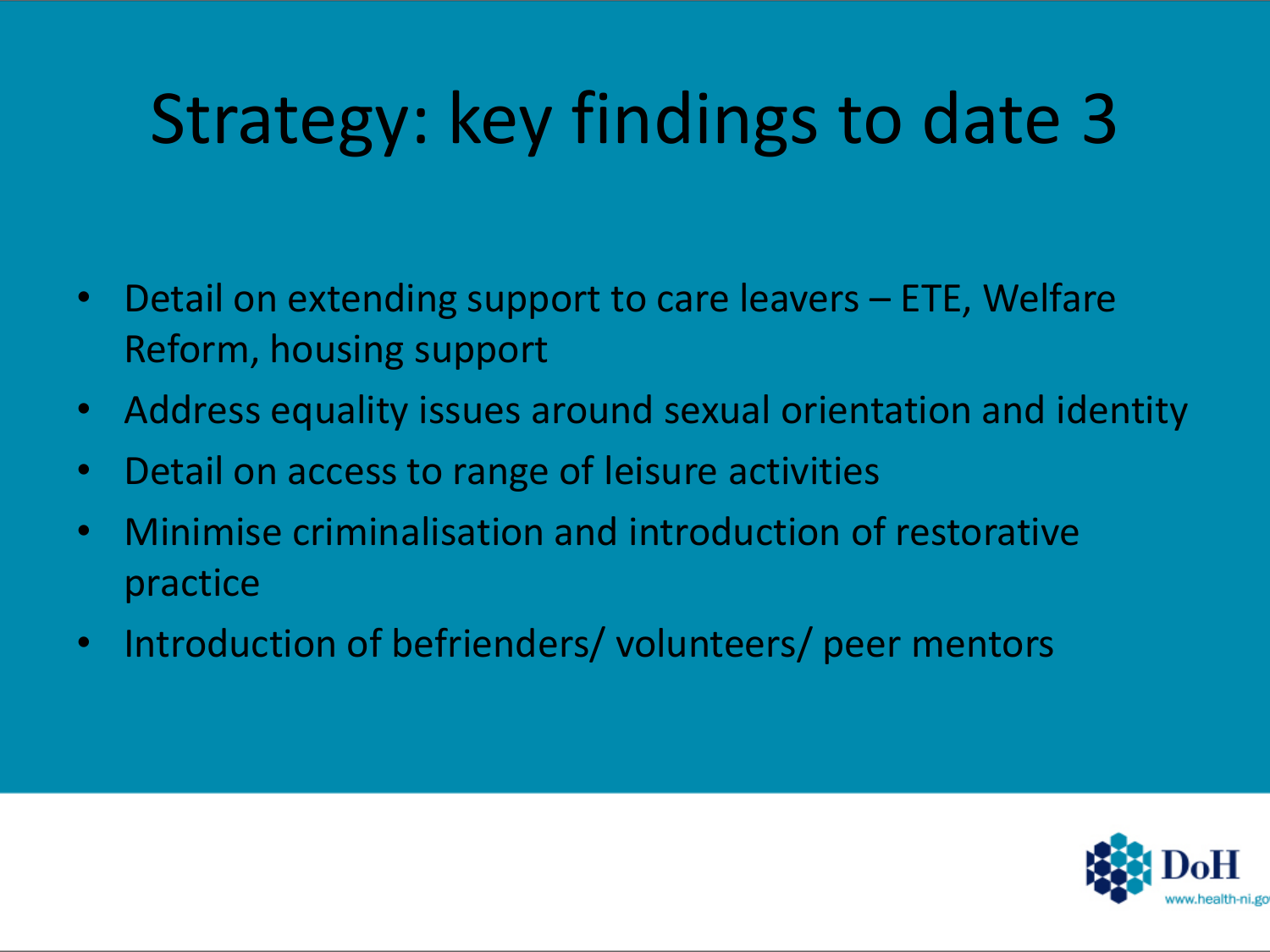*"Develop a passion for learning. If you do, you will never cease to grow."* – Anthony J. D'Angelo

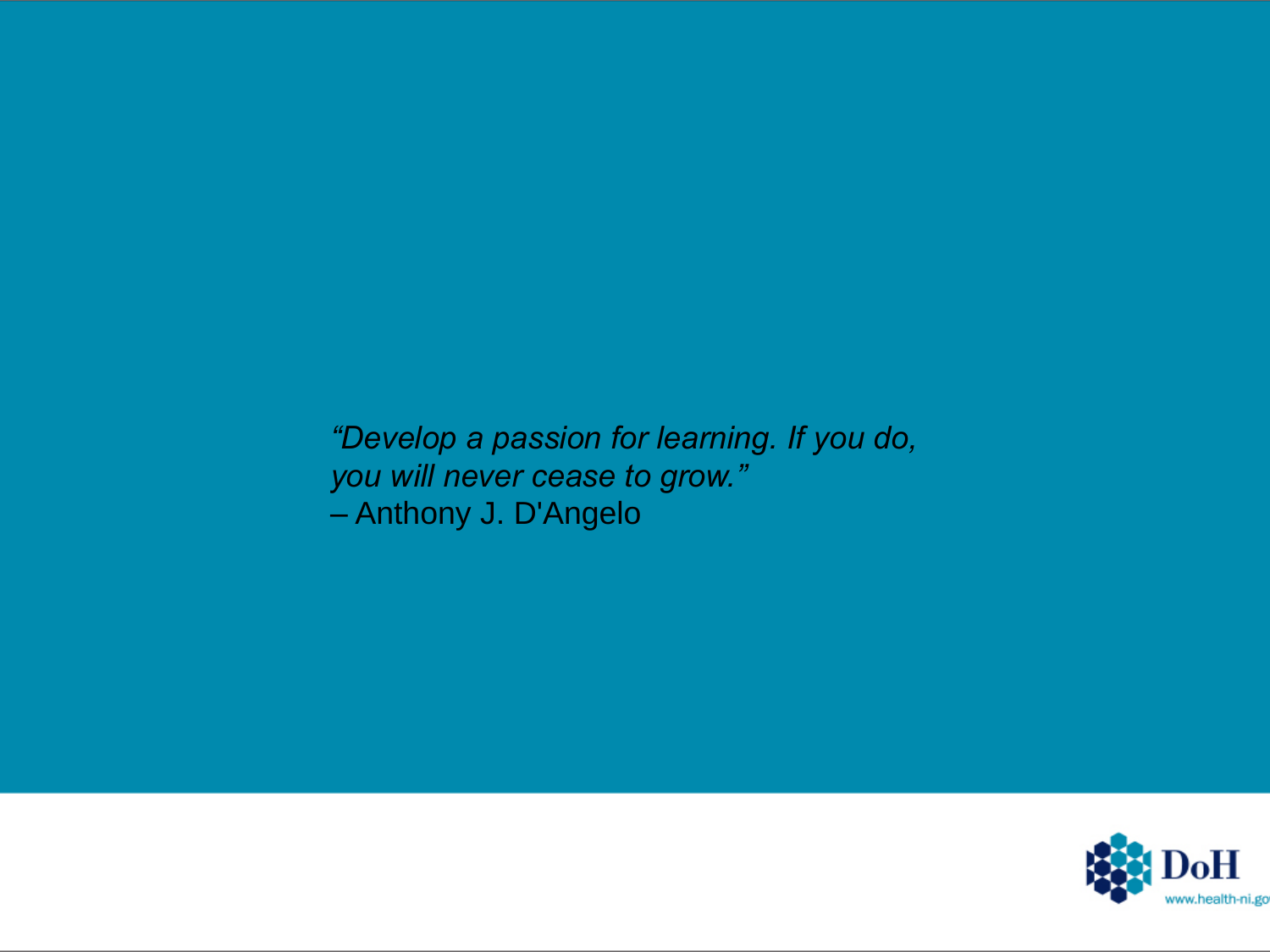

38% of children placed in residential care were cautioned or convicted of an offence compared to 3% of those placed in foster care

in 2014/15 18% of children placed in residential care were suspended from school compared to 6% of those placed in foster care





37% of children placed in kinship foster care achieved 5 or more GCSE at grades A\* - C compared to 6% of children placed in Residential Care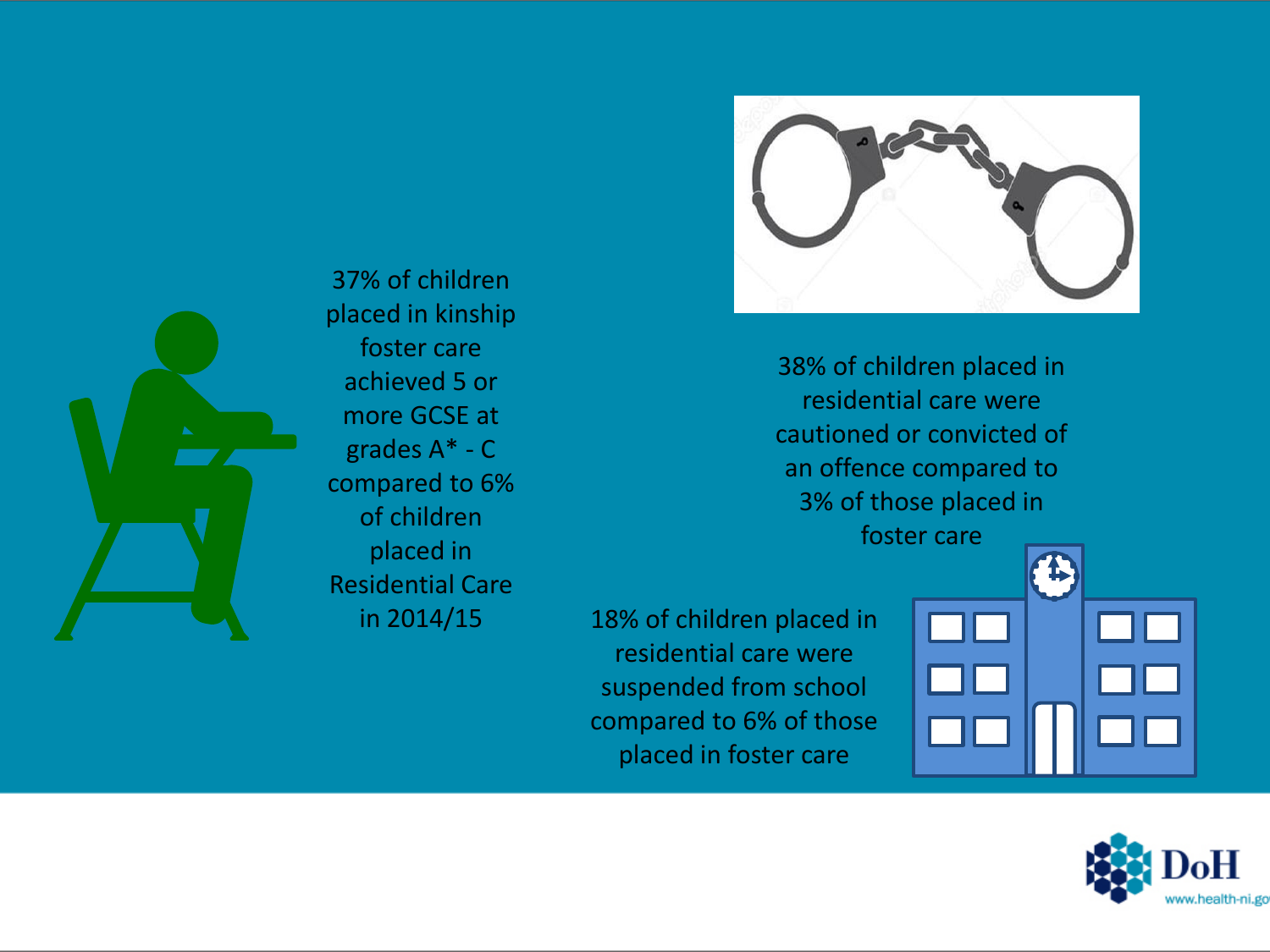*Neither comprehension nor learning can take place in an atmosphere of anxiety."* – Rose Kennedy

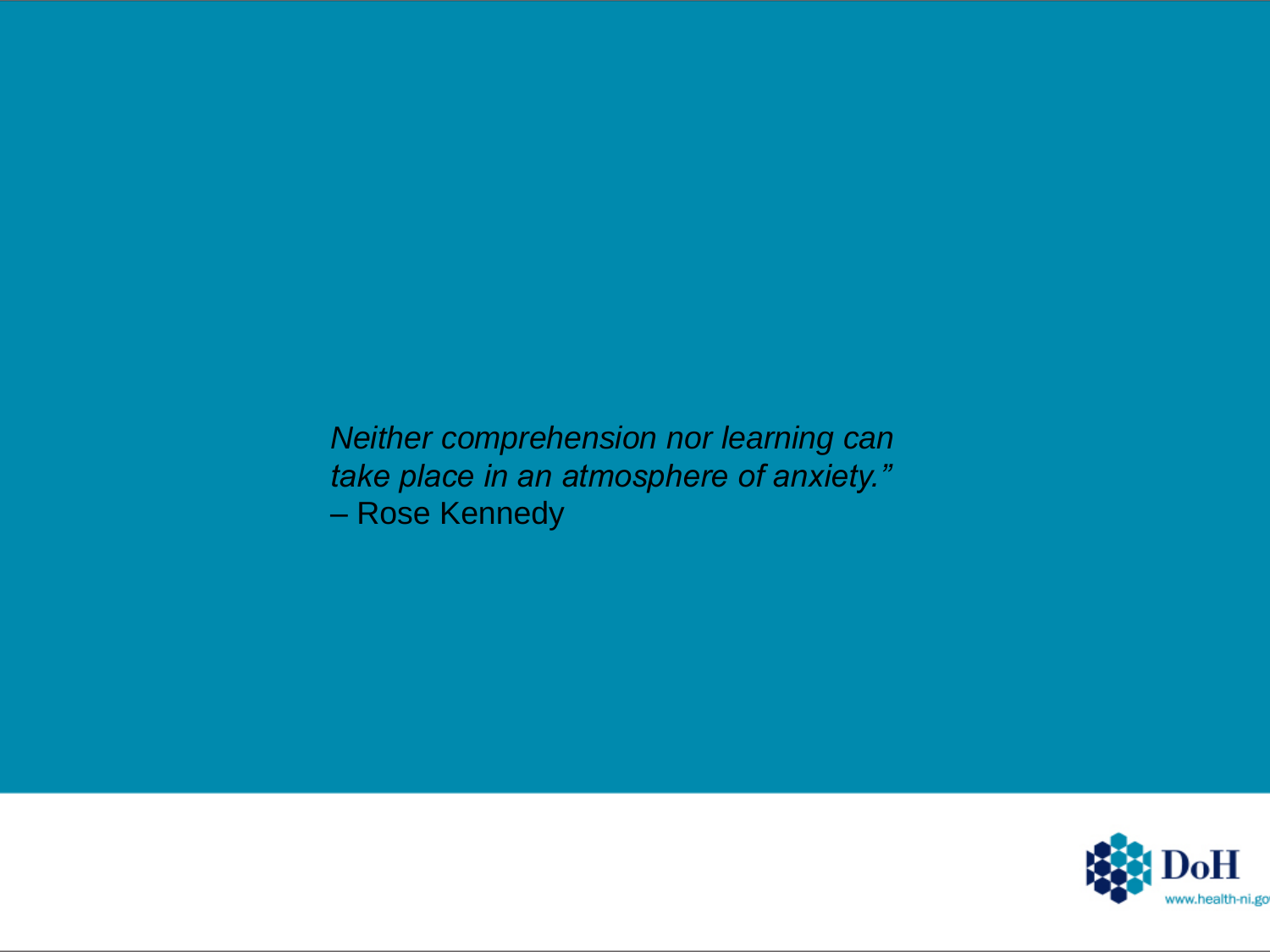**83%** of care leavers aged 16 - 18 whose last placement was foster care were in ETE compared to **57%** of those whose last placement was Residential Care



**79%** of care leavers aged 16 - 18 whose last placement was foster care achieved GCSEs or other qualifications compared to **35%** of those whose last placement was Residential Care

**44%** of Care Leavers Aged 19 whose last placement was residential care were in ETE compared to **76%** of those whose last placement was Foster Care

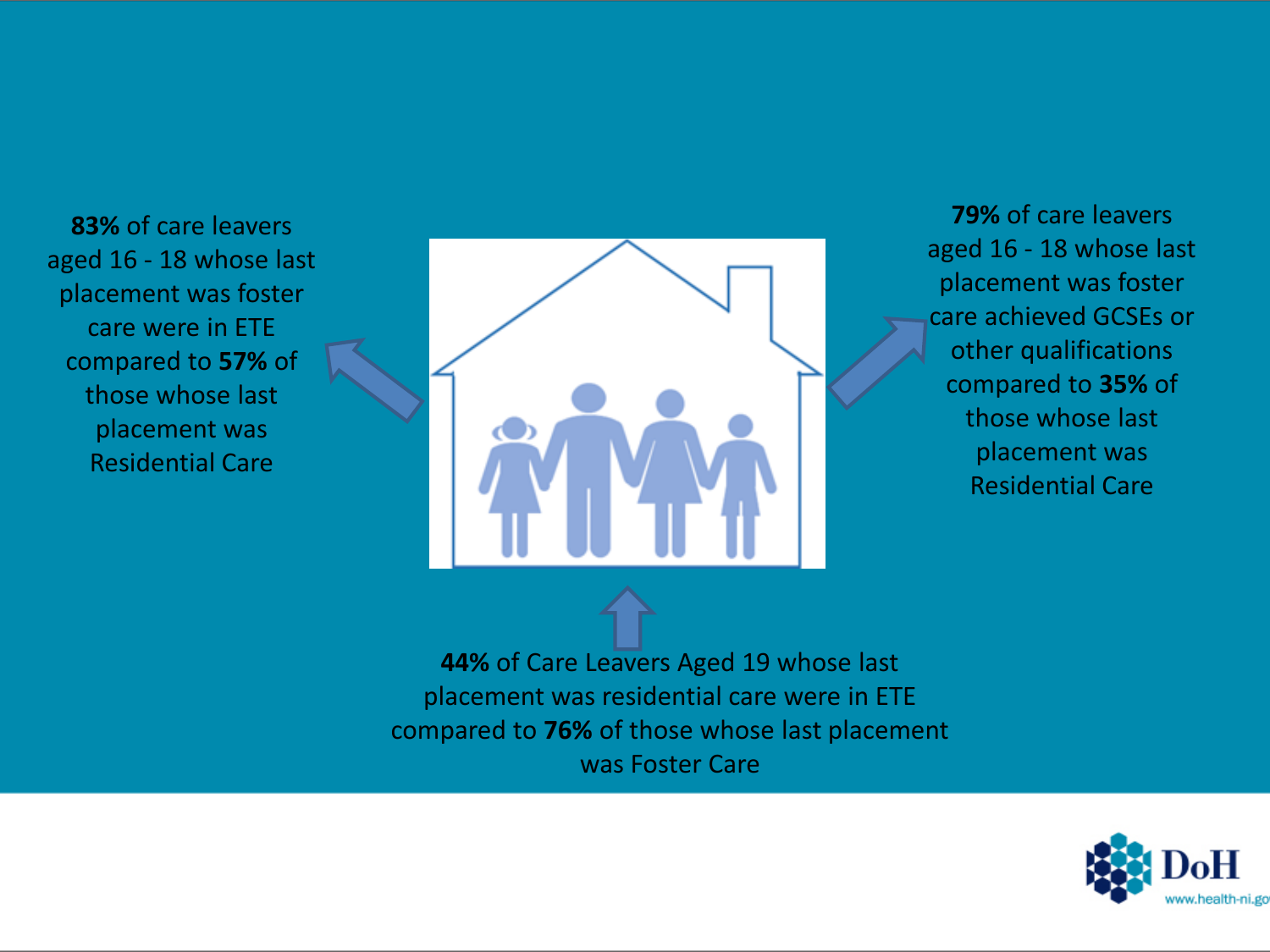*Education is the passport to the future, for tomorrow belongs to those who prepare for it today."* – Malcolm X

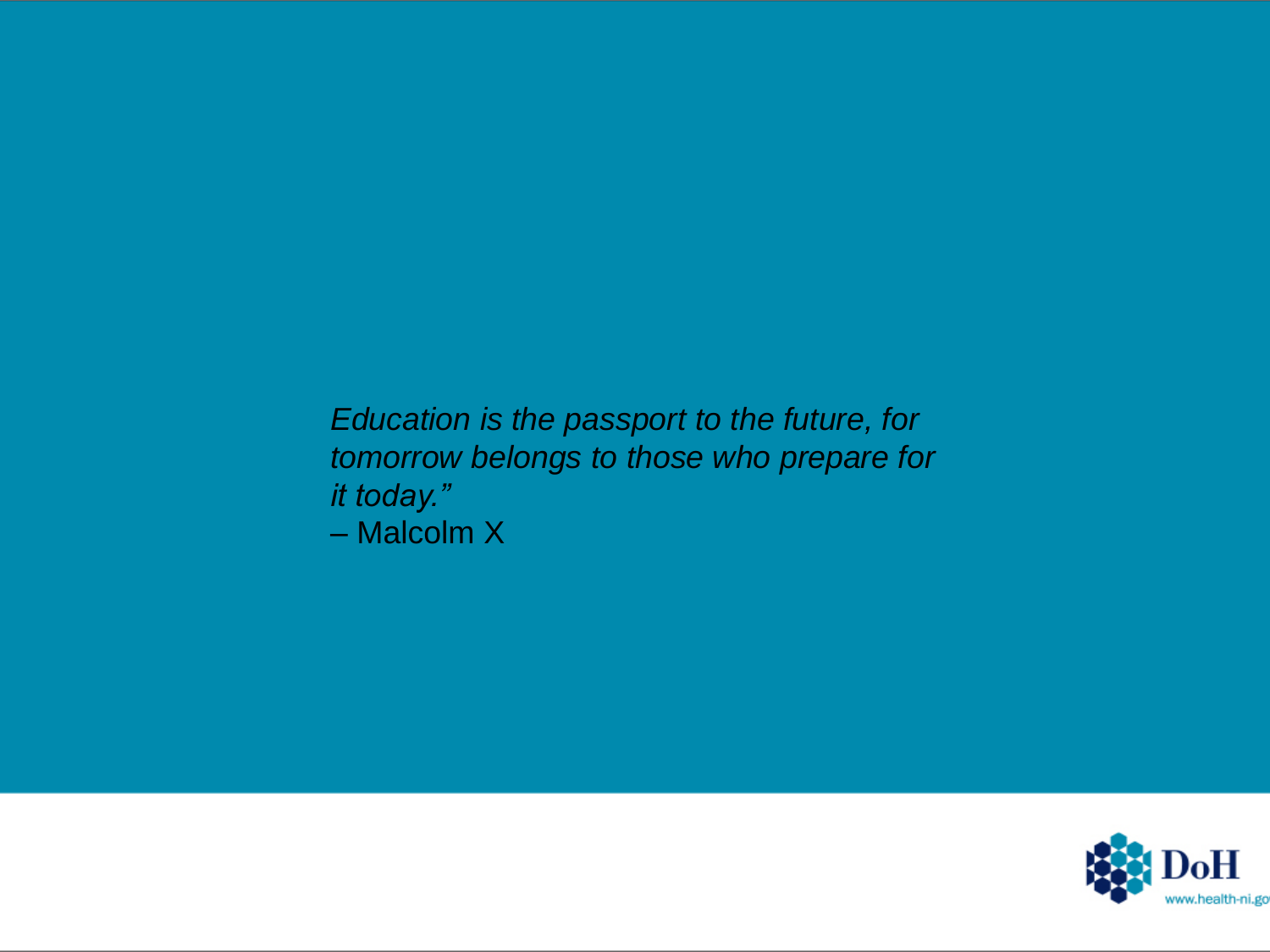Registered Foster Carers Approved who also provide a GEM Placement or are Prospective Adopters Dually Approved as Foster Carers

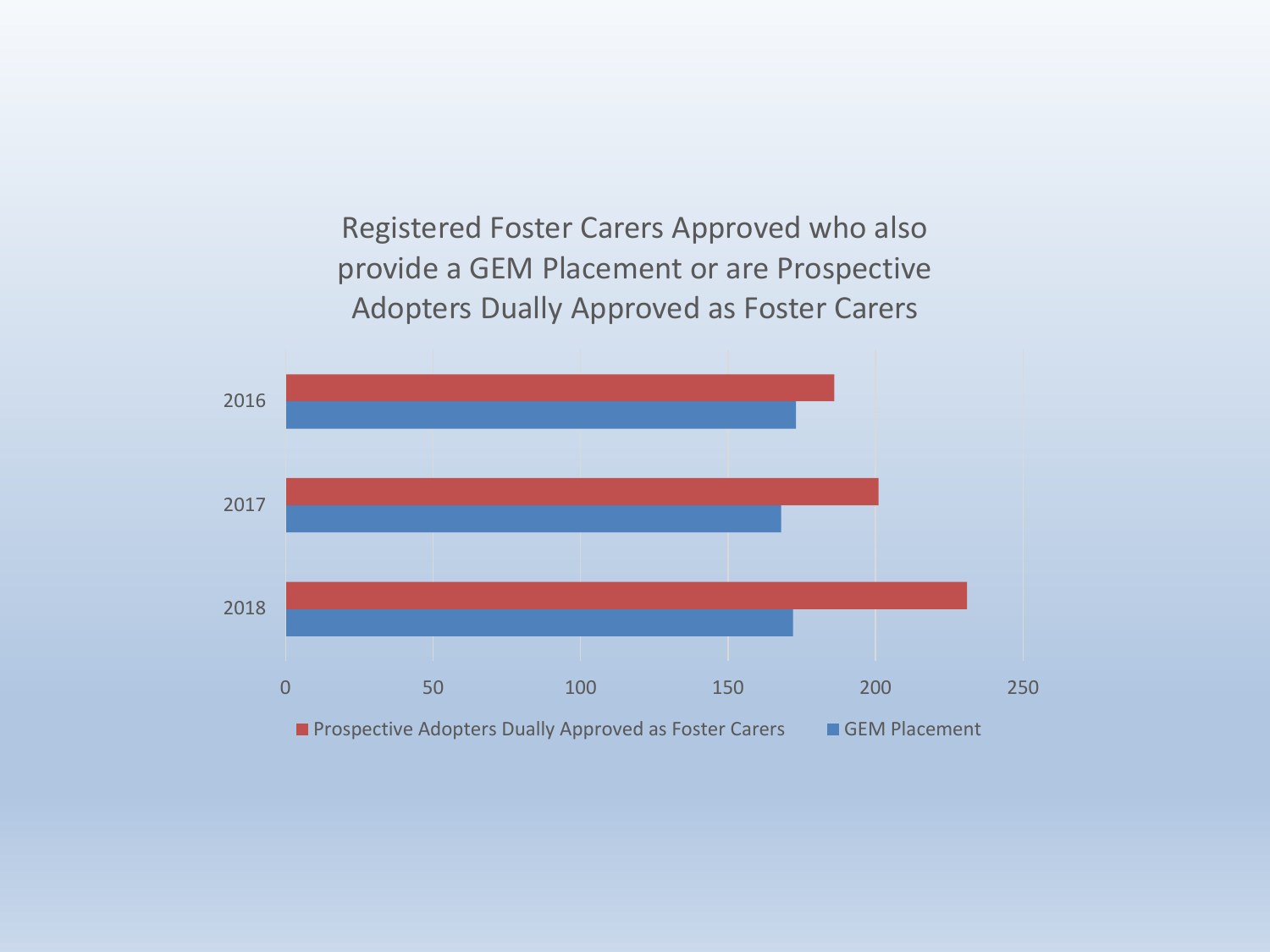*Children have never been very good at listening to their elders, but they have never failed to imitate them."* – James Baldwin

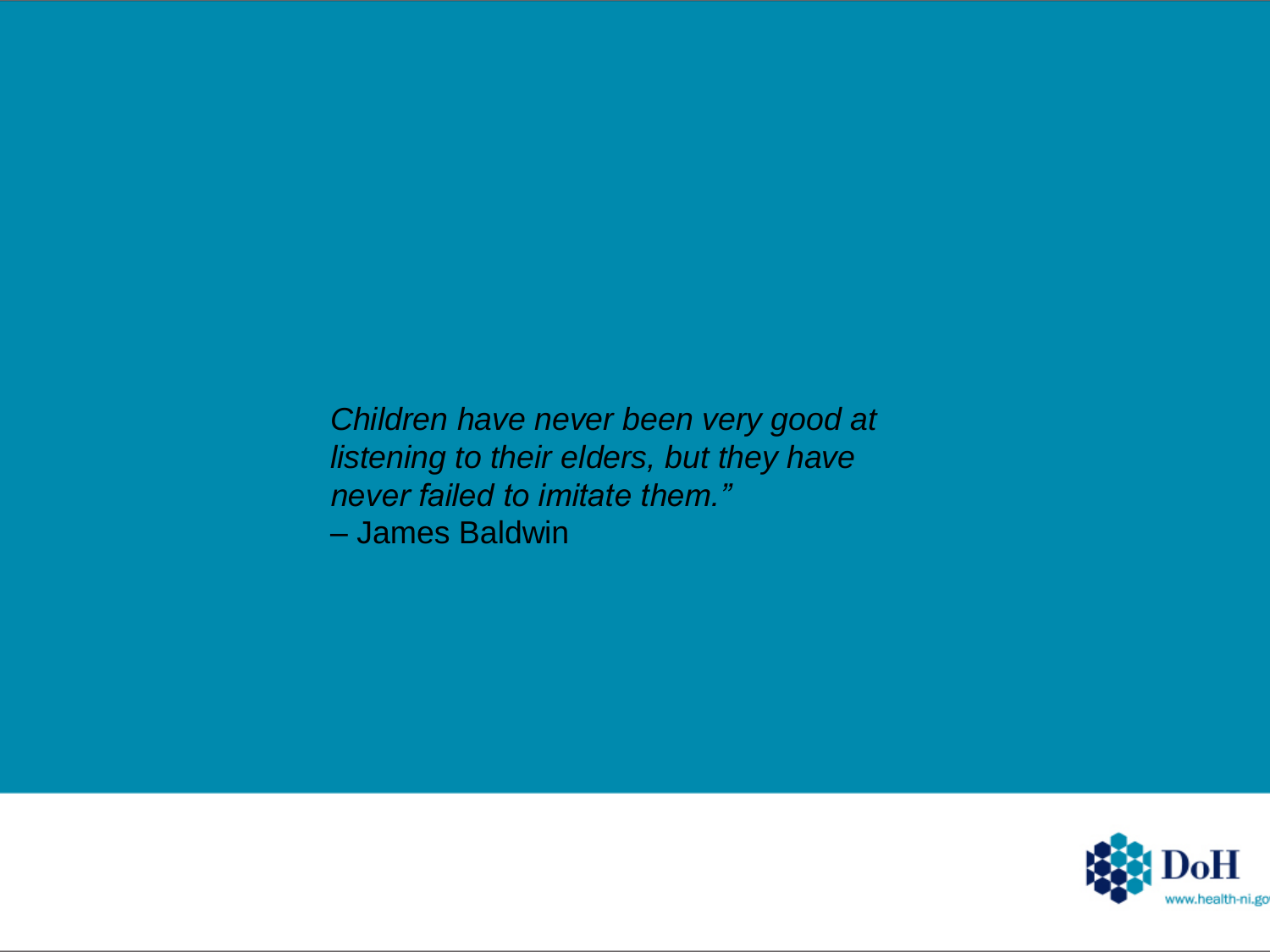# Strategy: key findings to date on learning & achievement 1

- A stable education minimise impact of placement moves
- Joint role of education and social care in schools
- Delegated authority for school activities
- Key staff member in schools with knowledge of care
- Informing carer about child's progress and training to better support child's learning
- Extending additional school resource to children adopted from care

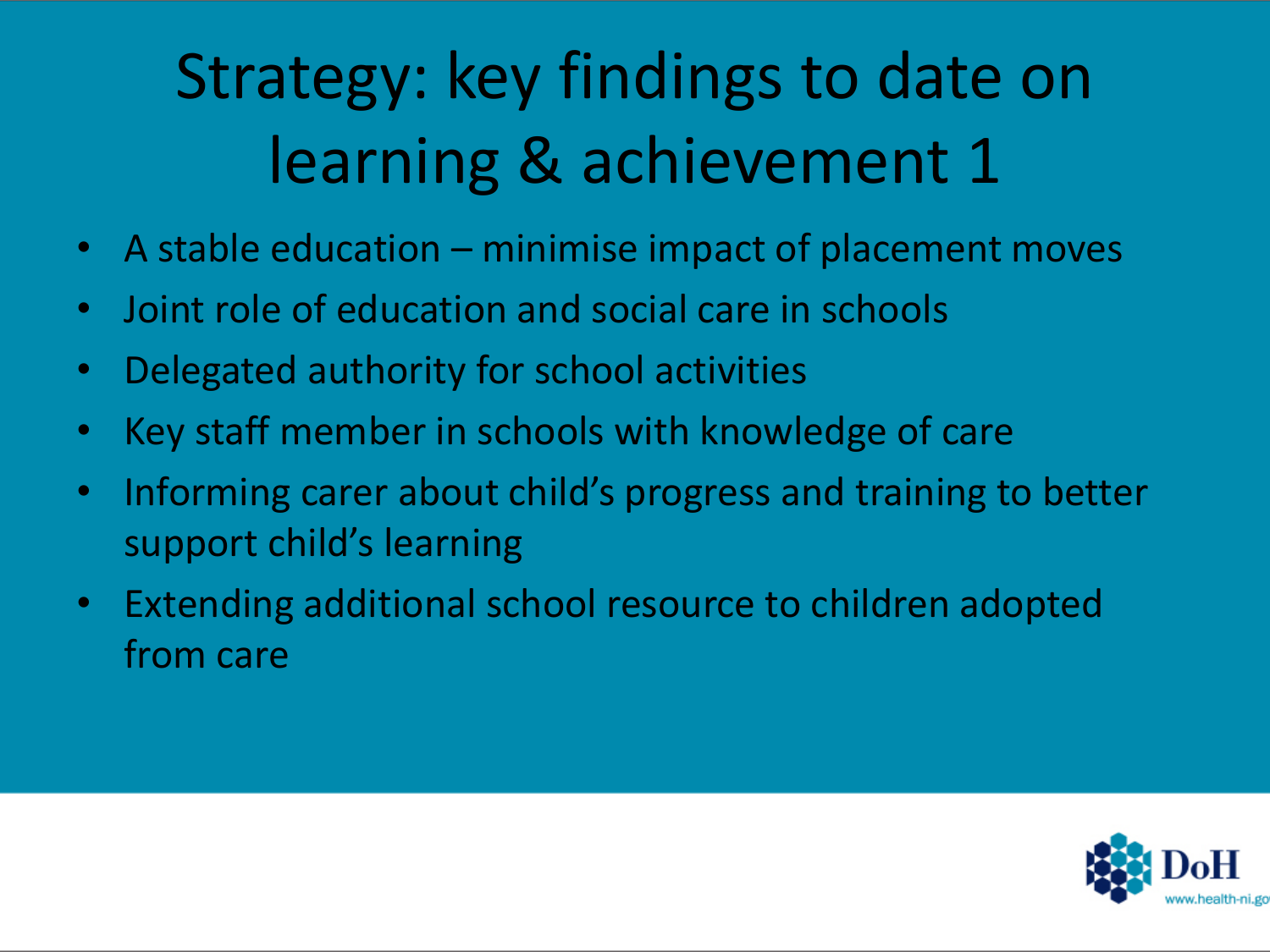*"A child educated only at school is an uneducated child."* – George Santayana

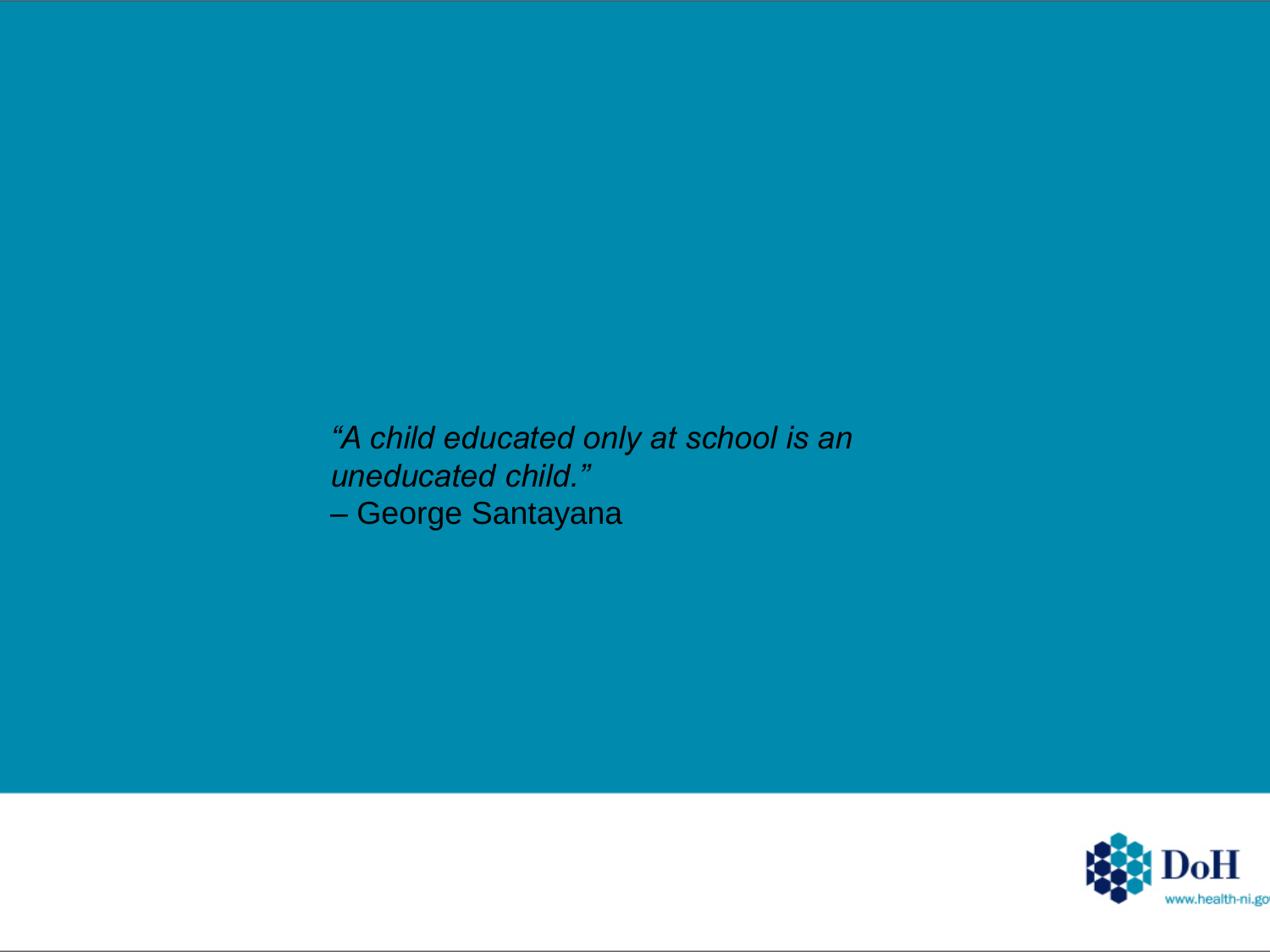# Strategy: key findings to date on learning & achievement 2

- Expanding nurture units
- Giving priority to admissions criteria
- Reducing bureaucracy with PEPs and SEN
- Do not focus on academic success only
- Support for 18 + needs to be consistent across NI
- Targeted teacher training, particularly on trauma and attachment
- Establishing mechanisms and providing support to enable 2<sup>nd</sup> chance learning

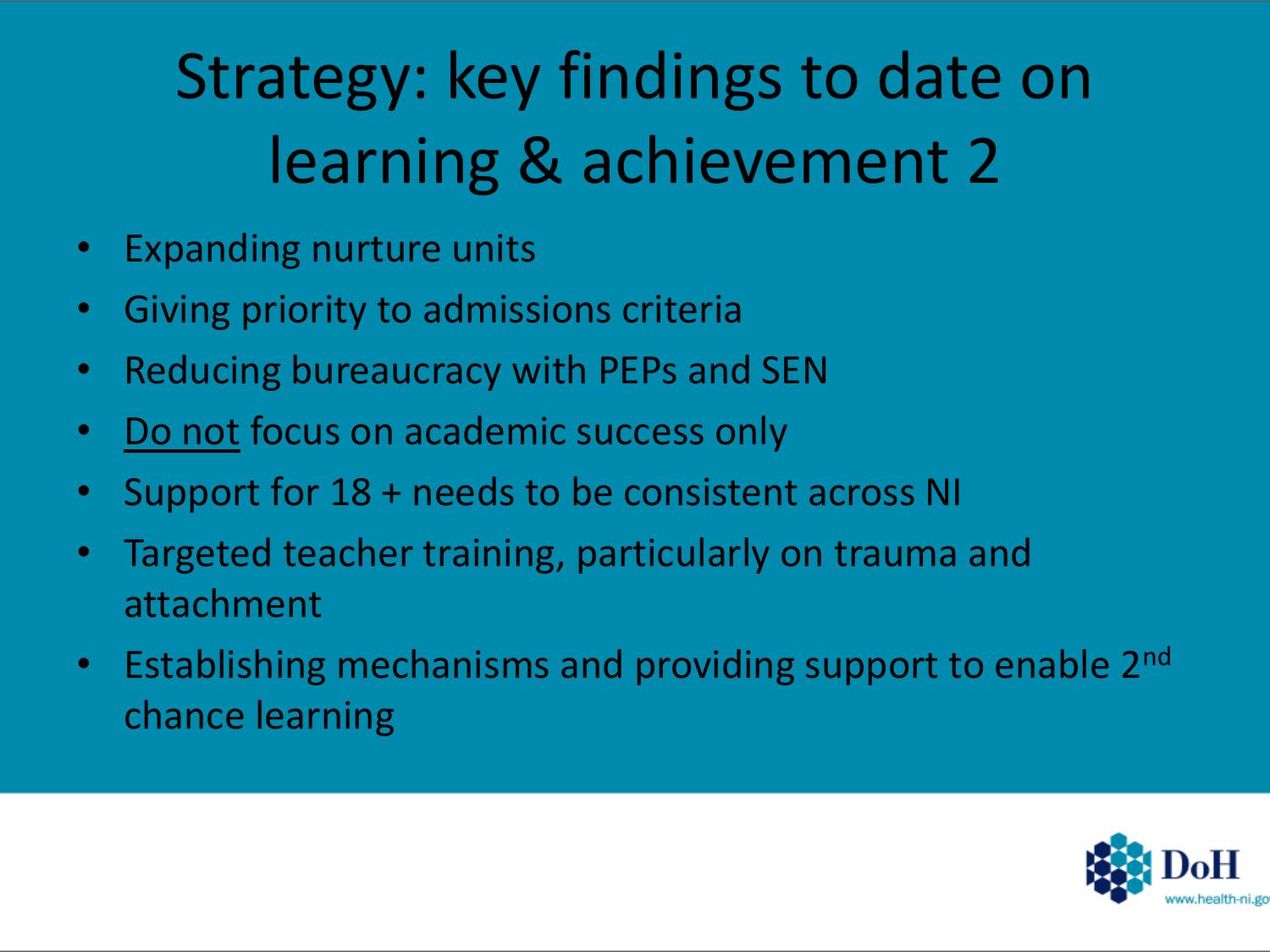*"The more that you read, the more things you will know, the more that you learn, the more places you'll go."* – Dr. Seuss

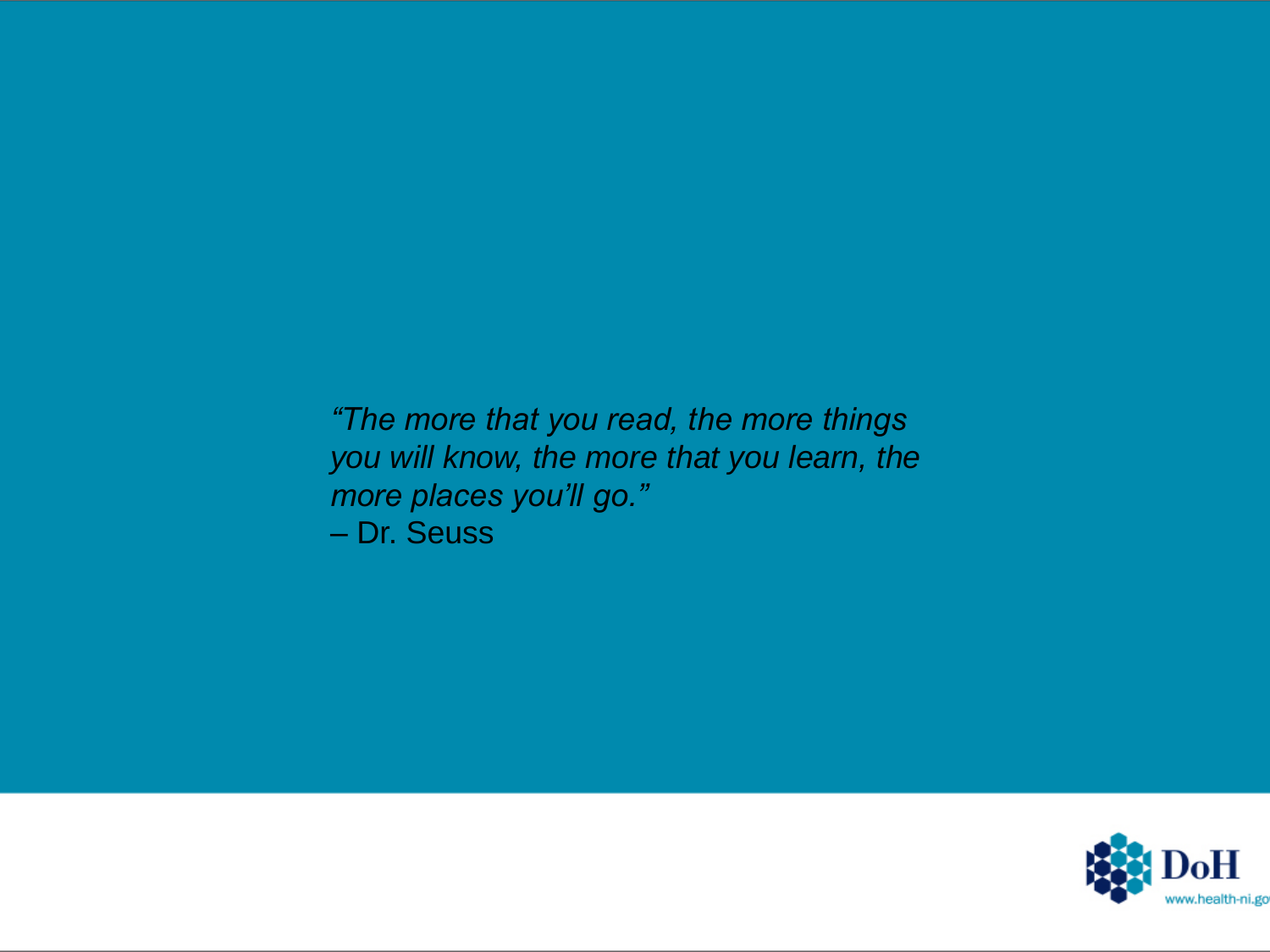# Transformation: ongoing work

- Workforce: Signs of Safety; ACEs; review of skill mix; leadership and mentoring training;
- Carers (fostering and residential): therapeutic support
- Fostering: recruitment, support hub networks; creating more specialist placements
- Residential care: peripatetic teams, rapid response teams
- Specialist care: change programme to review service model and pathways to specialist care
- ACB: legislation to place PEPs on a statutory basis; duty on HSCTs to have regard to impact on education when considering placement moves
- Piloting new housing solutions
- Creating post permanence support teams

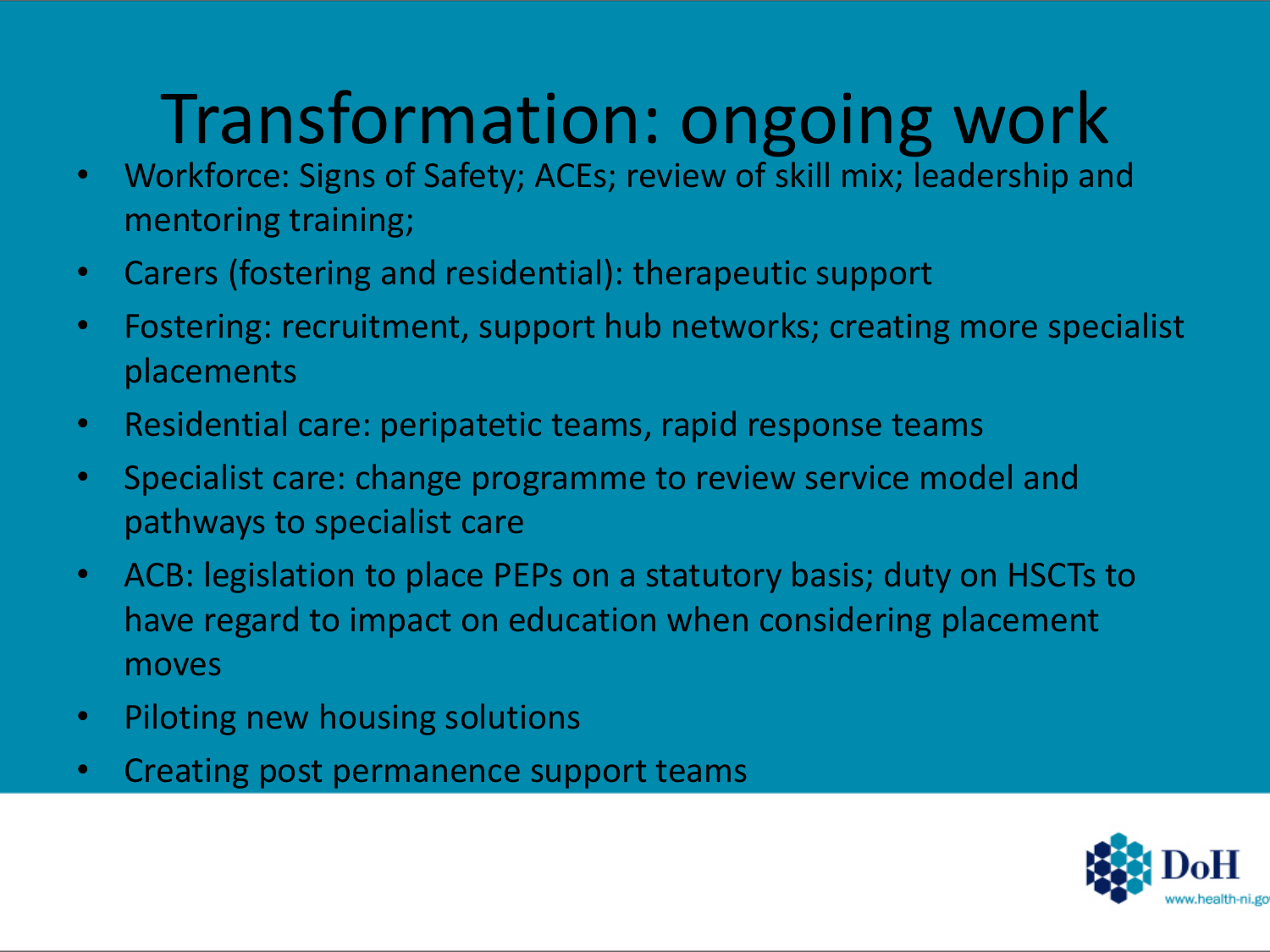*"Education breeds confidence. Confidence breeds hope. Hope breeds peace."* – Confucius